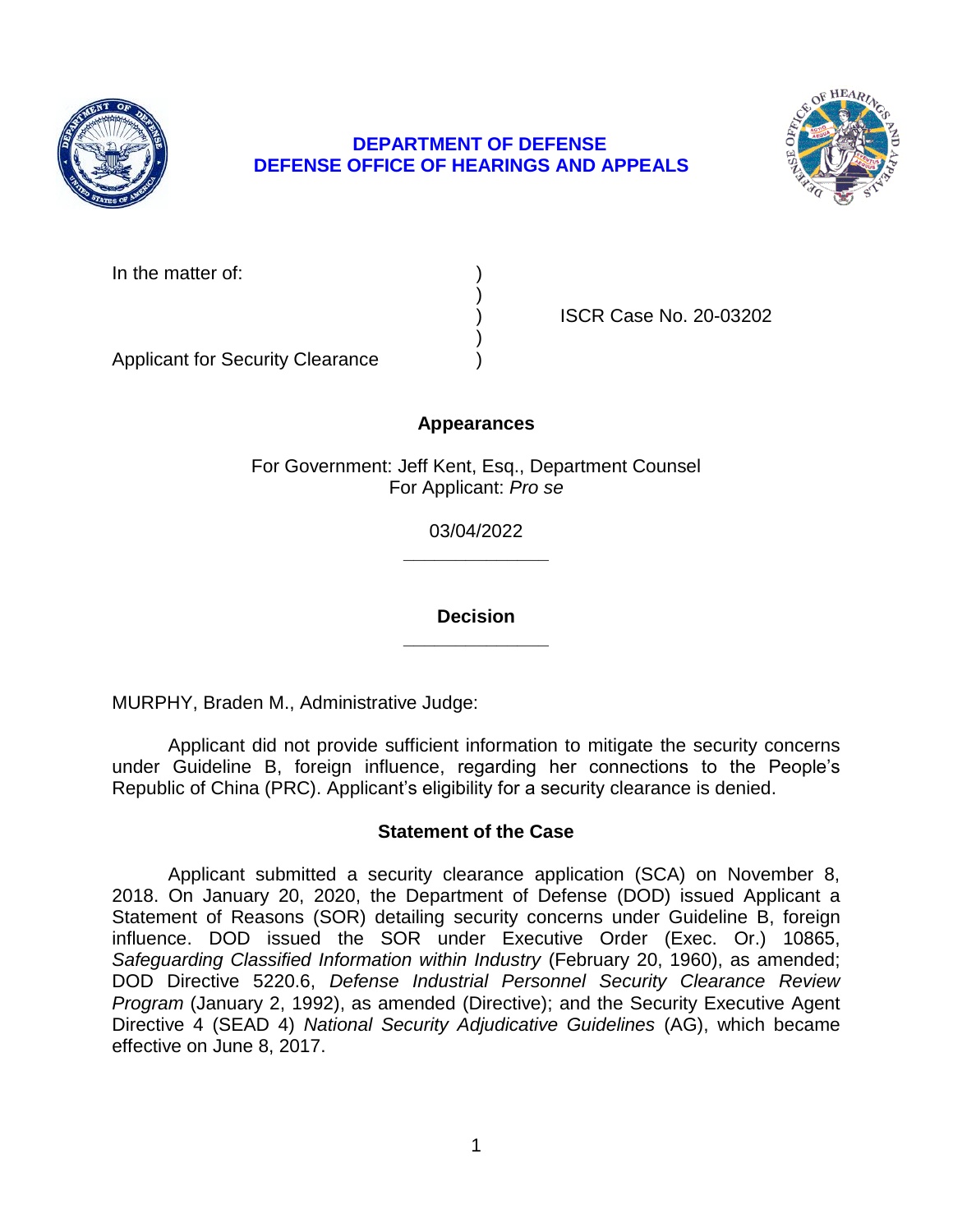On August 10, 2021, Applicant answered the SOR and requested a decision by an administrative judge from the Defense Office of Hearings and Appeals (DOHA) based on the administrative (written) record, rather than a hearing. On September 17, 2021, Department Counsel submitted the Government's File of Relevant Material (FORM), including substantive documents identified as Items 1 through 4. Department Counsel also submitted Requests for Administrative Notice regarding the PRC, Hong Kong, and Taiwan, with supporting documentation for each request. The FORM was mailed to Applicant on September 17, 2021. She was afforded an opportunity to note objections and to submit material in refutation, extenuation, or mitigation, and was given 30 days from receipt of the FORM to do so. Applicant received the FORM on September 23, 2021. She did not respond to the FORM and did not note objections to the Government's materials. The case was assigned to me on December 8, 2021.

 Government Items 1 and 2, the SOR and the answer, are the pleadings in the case. Item 3 is Applicant's SCA. Item 4 is the summary of her personal subject interviews, dated March 7, 2019, and May 22-24, 2019. Applicant was advised in the FORM that she had a right to make corrections, additions, deletions, and updates to the interview summaries, as well as to object to the reports on the grounds that they were not authenticated. I determine that Applicant has waived any objection to admission of Items 3 and 4, and they are admitted without objection.

#### **Request for Administrative Notice**

 As part of the FORM, Department Counsel submitted three written requests that I take administrative notice of certain facts about the People's Republic of China (China), about Hong Kong, and about Taiwan, and about the United States' relations with them. Department Counsel provided supporting documents that verify and provide context for those facts. They are detailed in the Government's administrative notice filings (AN I, AN II, and AN III) and addressed in the Findings of Fact.

 Official pronouncements by the President, the State Department, the Defense Department, or other appropriate federal agencies on matters of national security are legislative facts for purposes of DOHA adjudications and must govern the judge's analysis. *See* ISCR Case No. 17-04208 at 3 (App. Bd. Aug, 7, 2019) Where appropriate, I have taken administrative notice of updated and current information from the websites of the State Department and the White House, consistent with my obligation to make assessments based on timely information in cases involving the potential for foreign influence. *See* ISCR Case No. 05-11292 at 4 (App. Bd. Apr. 12, 2007) ("Decisions in Guideline B cases should be made to the greatest extent possible in the context of current political conditions in the country at issue.")

#### **Evidentiary Issue**

 Both the SOR and the Answer contain nine allegations (SOR ¶¶ 1.a-1.i) about Applicant's family and various unnamed friends. In the Government's FORM, Department Counsel refers to SOR ¶¶ 1.a-1.m, including several paragraphs with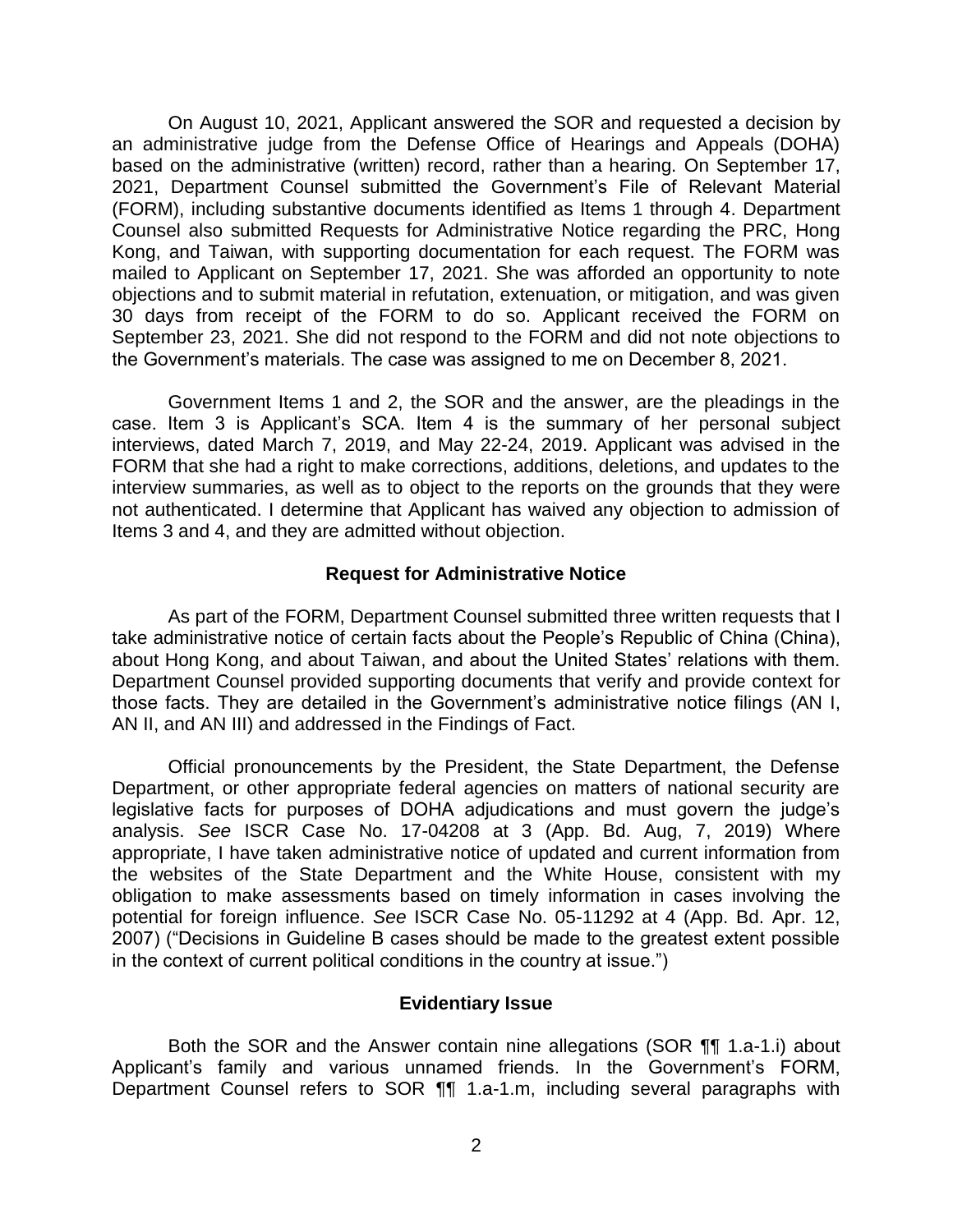named individuals. (FORM at 3, 6) All of the individuals referenced are family members or acquaintances of Applicant whom she disclosed on her SCA. (FORM at 3; Item 3) This is likely due to a clerical error in the SOR issuance process. Nevertheless, the pleadings in the case concern SOR ¶¶ 1.a-1.i, as written and as alleged.

#### **Findings of Fact**

 Applicant admitted all of allegations (SOR ¶¶ 1.a-1.i) without comment. Her admissions are incorporated into the findings of fact. After a thorough and careful review of the pleadings and exhibits submitted, I make the following findings of fact.

 Applicant is 42 years old. She was born in the PRC in 1979. She earned her undergraduate degree at a university in China in 2001. (Item 4 at 2) She came to the United States in 2002, at the age of 23, to pursue a graduate education. She earned a master's degree in 2004 and a doctorate in 2011, both from a public university in the United States. She became a naturalized U.S. citizen in 2017. (Item 3 at 7-16) Applicant's husband is a U.S. citizen by birth. They married in 2013 and have a young daughter. (Item 3 at 25, 29)

 Applicant worked as a graduate assistant and adjunct lecturer while pursuing her doctorate. She then worked as a professor at another state university from 2011 to 2014. From June 2014 to December 2015, she worked as a data scientist for a social media company. Since January 2016, she has worked as a senior research scientist for a defense contractor. (Item 3 at 17-22) She has never held a clearance before. (Item 3 at 76)

 On her SCA, Applicant disclosed foreign family members who are citizens and residents of the PRC. She also disclosed various friends who are citizens and residents of either the PRC, Hong Kong, or Taiwan. (Item 3)

 Applicant's parents are citizens and residents of China. They are retired and in their mid-70s. Her mother worked at a hospital and her father worked for the local government in food and drug administration. Applicant has weekly contact with her parents. (Item 3 at 28-29) (SOR ¶¶ 1.a, 1.b)

 Applicant's sister is also a citizen and resident of China, along with her sister's husband (Applicant's brother-in-law) and their teenage son (Applicant's nephew). (SOR ¶¶ 1.c, 1.d, 1.e) Her sister works for a bank. Her husband works for a pharmaceutical company. Applicant has weekly contact with her sister and less frequent contact with her nephew and brother-in-law. (Item 3 at 30, 32-35)

 Applicant travelled to China annually from 2011 to 2018. She visited her family members and friends. (Items 3, 4) There is no record evidence of Applicant's more recent travel to the PRC, either before (2019) or during the COVID-19 pandemic (2020 and later). The record does not indicate that Applicant has taken any trips to either Hong Kong or Taiwan. (Items 3, 4)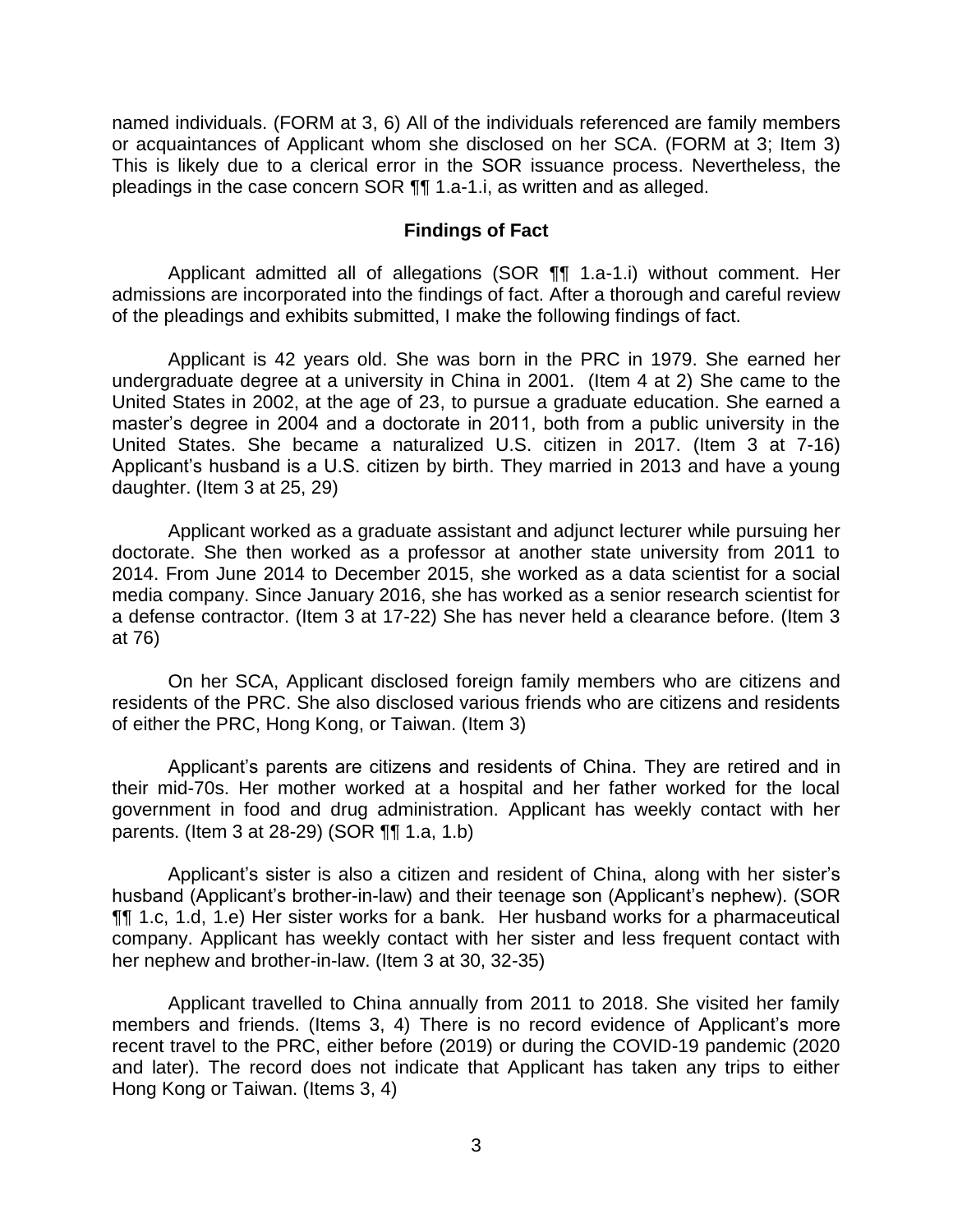On her SCA, Applicant also disclosed various friends, who are citizens and residents of the PRC, Hong Kong, or Taiwan, with whom she maintains contact. (Item 3) SOR ¶ 1.f, which Applicant admitted, alleges that Applicant's "friends are citizens and residents of China." (Items 1, 2) The friends and acquaintances in the PRC that she disclosed on her SCA include:

- J.F. a friend from high school, with whom Applicant maintains contact about once a year when she visits China; (Item 3 at 37-38)
- X.T., a friend from graduate school in the U.S., who now works at a scientific academy in China; they maintain quarterly contact; (Item 3 at 41-42)
- Y.W., a former colleague who now works for a technology company in China. Applicant disclosed this person on her SCA, but provided no biographical details, noting that they have annual professional contact; (Item 3 at 45-46)
- X.Z, a graduate school friend who works for a university in China; they have quarterly contact. (Item 3 at 54-55)

 residents of Taiwan." (Items 1, 2) She disclosed two friends in Taiwan on her SCA: SOR ¶ 1.g, which Applicant admitted, alleges that her "friends are citizens and

- J.W. a graduate school friend and roommate who now lives and works in Taiwan as a university professor. They maintain occasional contact over social media (Item 3 at 40-41); and
- Y.C., a friend who now lives and works in Taiwan for an insurance company . They have quarterly contact. (Item 3 at 44-46)

SOR ¶ 1.h, which Applicant admitted, alleged that she has a friend who is a citizen of China and resident of Hong Kong. This is likely Y.S., a friend of Applicant's from graduate school who was born in China and lives in Hong Kong. They maintain quarterly contact. (Item 3 at 35-36)

SOR ¶ 1.i, which Applicant admitted, alleged that she has a friend who is a citizen and resident of Hong Kong. This may be J.W., a friend who is a citizen of Hong Kong and New Zealand. He lives in Hong Kong and works for a financial organization. They have quarterly contact. (Item 34 at 50-51)

 Applicant did not provide any additional information in her answer beyond her admissions. She did not respond to the FORM. She offered no additional evidence in explanation or mitigation of the Guideline B security concerns, or under the wholeperson concept.

# **China (PRC)**

 The PRC is an authoritarian state in which the Chinese Communist Party (CCP) economic espionage. China presents a persistent cyber-espionage threat to the United States. China is the most aggressive country conducting espionage against the United is the paramount authority. China is the world's most active and persistent perpetrator of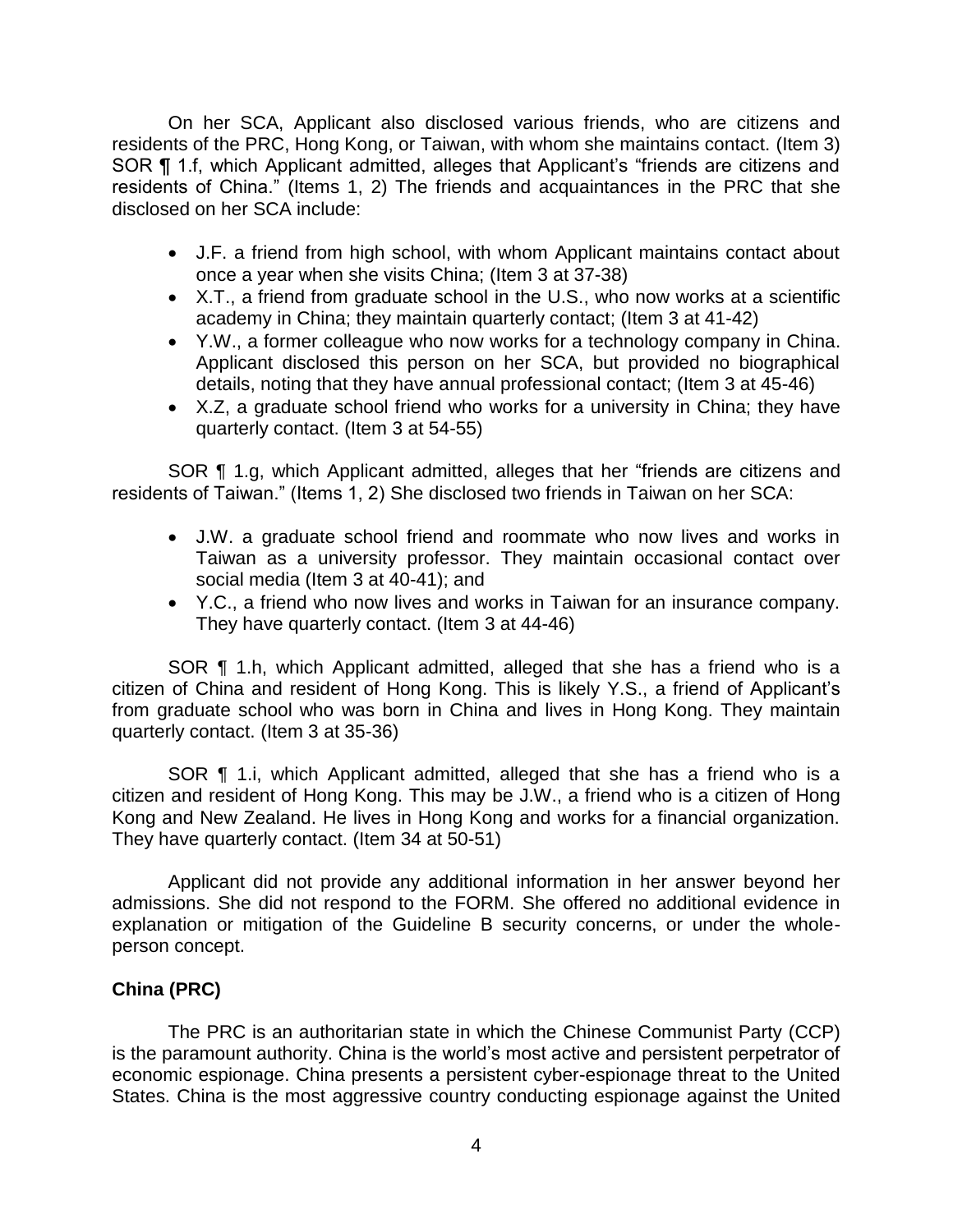States, and U.S corporations. China has expansive programs in place to acquire U.S. technology, including sensitive trade secrets and proprietary information to enhance its global strategic, military, diplomatic, and economic influence. China's focus is on obtaining U.S. information and technologies beneficial to China's military modernization and economic development. China's intelligence services, as well as private companies and entities, frequently seek to exploit Chinese citizens or persons with family ties to China who can use their insider information to access intellectual property and sensitive trade secrets. About 80 percent of all economic espionage prosecutions brought by the U.S. Department of Justice allege conduct that would benefit China and at least 60 percent of all trade secret theft cases have at least some nexus to China. Recent criminal cases that were prosecuted and involve actual or attempted espionage and illegal export of sensitive military technology to China. In addition, China has significant human rights problems, including the repression of freedom of speech, religion, and association. (AN I)

### **Hong Kong**

 In 1997, after centuries in the British Empire, Hong Kong became the Hong Kong Special Administrative Region of the PRC. Under the PRC's "one country, two systems" formula, Hong Kong was to enjoy a "high degree of autonomy in all maters except foreign and defense affairs for the next 50 years. The people of have traditionally enjoyed substantial civil liberties and the rule of law under their local constitution. However, those freedoms have come under threat in recent years as the Chinese government has exerted increased control over the government and people of Hong Kong. (AN II)

 In June 2020, the Chinese government announced a sweeping national security law that brought Hong Kong's 7.5 million residents under the direct authority of the CCP. Since the law's imposition, the PRC has unilaterally and arbitrarily exercised police and security power in Hong Kong. The PRC has demonstrated an intention to use this authority to target a broad range of activities it defines as acts of secession, subversion, terrorism, and collusion with foreign entities, including participation in demonstrations. The National Security Law also covers offenses committed by non- Hong Kong residents or organizations outside of Hong Kong, which could subject U.S. citizens who have been publicly critical of the PRC to a heightened risk of arrest, detention, expulsion, or prosecution. (See U.S. State Department Travel Advisory for China: [https://travel.state.gov/content/travel/en/traveladvisories/traveladvisories/china](https://travel.state.gov/content/travel/en/traveladvisories/traveladvisories/china-travel-advisory.html)travel-advisory.html (updated January 19, 2022))

#### **Taiwan**

 Taiwan is a democracy with a democratically elected president and parliament. The PRC is a large economic trading partner. Since 1979, the United States has recognized the government of the PRC as the sole legal government of China, and acknowledges the PRC's position that there is one China and that Taiwan is part of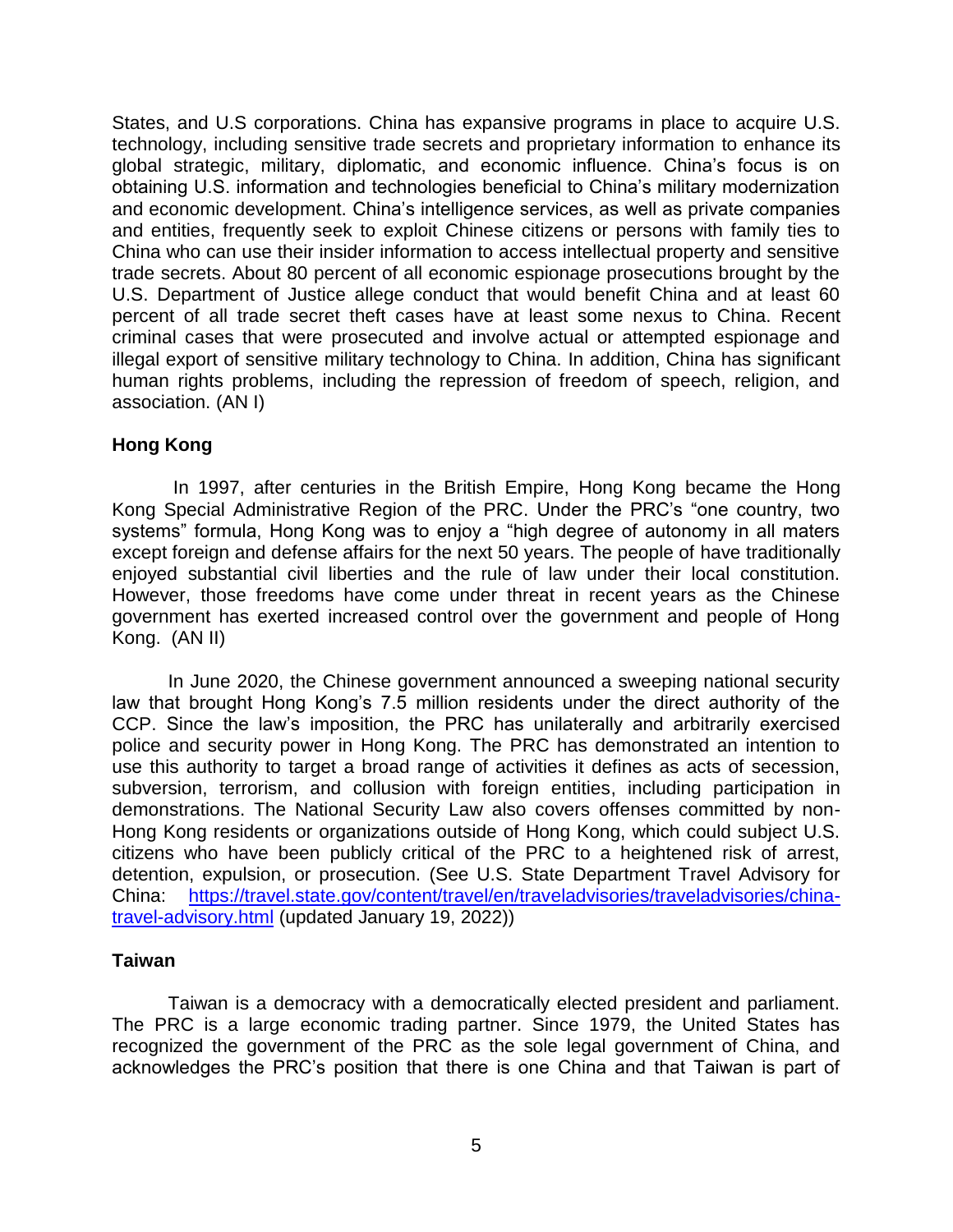China. The U.S. maintains robust cultural, commercial, and other unofficial relations with Taiwan, but the U.S. does not support Taiwanese independence.

 In recent years, the PRC has adopted a more coercive policy towards Taiwan, seeking to isolate and intimidate Taiwan into unification with the PRC on their terms. The PRC has sharply escalated its military, diplomatic, and economic pressure on Taiwan. The United States has noted this shift with concern, and has urged the PRC to engage in meaningful dialogue with Taiwan's democratically elected representatives. In recent years, there have been multiple cases involving the illegal export, or attempted legal export, of U.S. restricted, dual use, or military technology to Taiwan, or by Taiwanese companies or nationals. (AN III)

#### **Policies**

 administrative judge must consider the adjudicative guidelines (AG). In addition to brief introductory explanations for each guideline, the adjudicative guidelines list potentially disqualifying conditions and mitigating conditions, which are used in evaluating an When evaluating an applicant's suitability for a security clearance, the applicant's eligibility for access to classified information.

 These guidelines are not inflexible rules of law. Instead, recognizing the complexities of human behavior, these guidelines are applied in conjunction with the factors listed in the adjudicative process. The administrative judge's overarching adjudicative goal is a fair, impartial, and commonsense decision. According to AG ¶ 2(c), the entire process is a conscientious scrutiny of a number of variables known as the whole-person concept. The administrative judge must consider all available, reliable information about the person, past and present, favorable and unfavorable, in making a decision.

The protection of the national security is the paramount consideration. AG  $\P$  2(b) classified information will be resolved in favor of national security." In reaching this decision, I have drawn only those conclusions that are reasonable, logical, and based on the evidence contained in the record. Likewise, I have avoided drawing inferences requires that "[a]ny doubt concerning personnel being considered for access to grounded on mere speculation or conjecture.

 Under Directive ¶ E3.1.14, the Government must present evidence to establish responsible for presenting witnesses and other evidence to rebut, explain, extenuate, or mitigate facts admitted by applicant or proven by Department Counsel, and has the controverted facts alleged in the SOR. Under Directive ¶ E3.1.15, an "applicant is ultimate burden of persuasion as to obtaining a favorable security decision."

 A person who seeks access to classified information enters into a fiduciary relationship with the Government predicated upon trust and confidence. This relationship transcends normal duty hours and endures throughout off-duty hours. The Government reposes a high degree of trust and confidence in individuals to whom it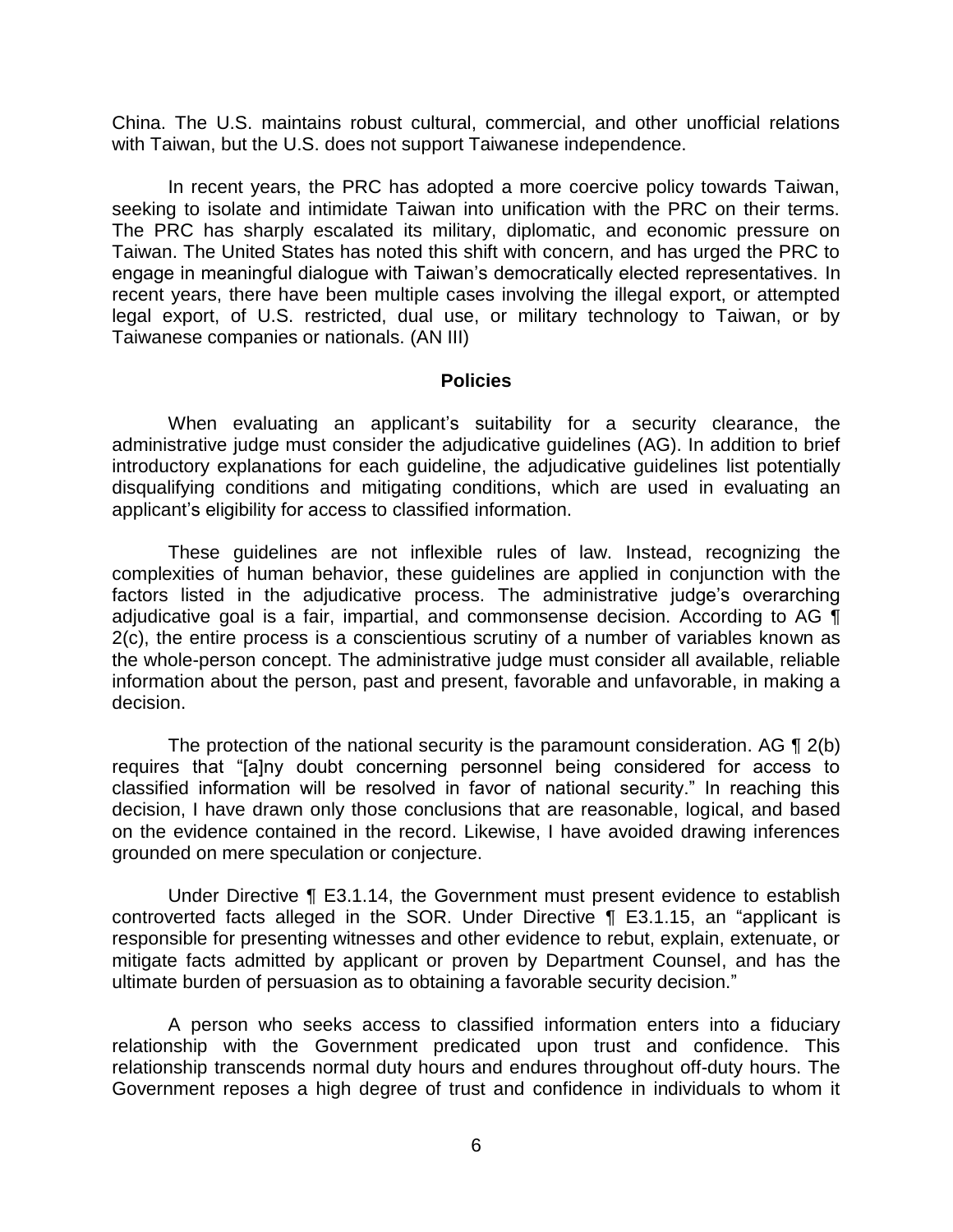grants access to classified information. Decisions include, by necessity, consideration of the possible risk that an applicant may deliberately or inadvertently fail to safeguard classified information. Such decisions entail a certain degree of legally permissible extrapolation as to potential, rather than actual, risk of compromise of classified information. Section 7 of Executive Order 10865 provides that decisions shall be "in terms of the national interest and shall in no sense be a determination as to the loyalty of the applicant concerned."

## **Analysis**

## **Guideline B, Foreign Influence**

AG ¶ 6 expresses the security concern regarding foreign influence:

Foreign contacts and interests may be a security concern if the individual has divided loyalties or foreign financial interests, may be manipulated or induced to help a foreign person, group, organization, or government in a way that is not in U.S. interests, or is vulnerable to pressure or coercion by any foreign interest. Adjudication under this Guideline can and should consider the identity of the foreign country in which the foreign contact or financial interest is located, including, but not limited to, such considerations as whether the foreign country is known to target United States citizens to obtain protected information and/or is associated with a risk of terrorism.

AG **[** 7 describes conditions that could raise a security concern and may be disqualifying. I have considered all of them and the following are potentially applicable:

(a) contact with a foreign family member, business or professional associate, friend, or other person who is a citizen of or resident in a foreign country if that contact creates a heightened risk of foreign exploitation, inducement, manipulation, pressure, or coercion; and

(b) connections to a foreign person, group, government, or country that create a potential conflict of interest between the individual's obligation to protect sensitive information or technology and the individual's desire to help a foreign person, group, or country by providing that information.

AG ¶ 7(a) requires evidence of a "heightened risk." The "heightened risk" required to raise this disqualifying condition is a relatively low standard. "Heightened risk" denotes a risk greater than the normal risk inherent in having a family member living under a foreign government or owning property in a foreign country. The totality of Applicant's family ties to a foreign country as well as each individual family tie must be considered.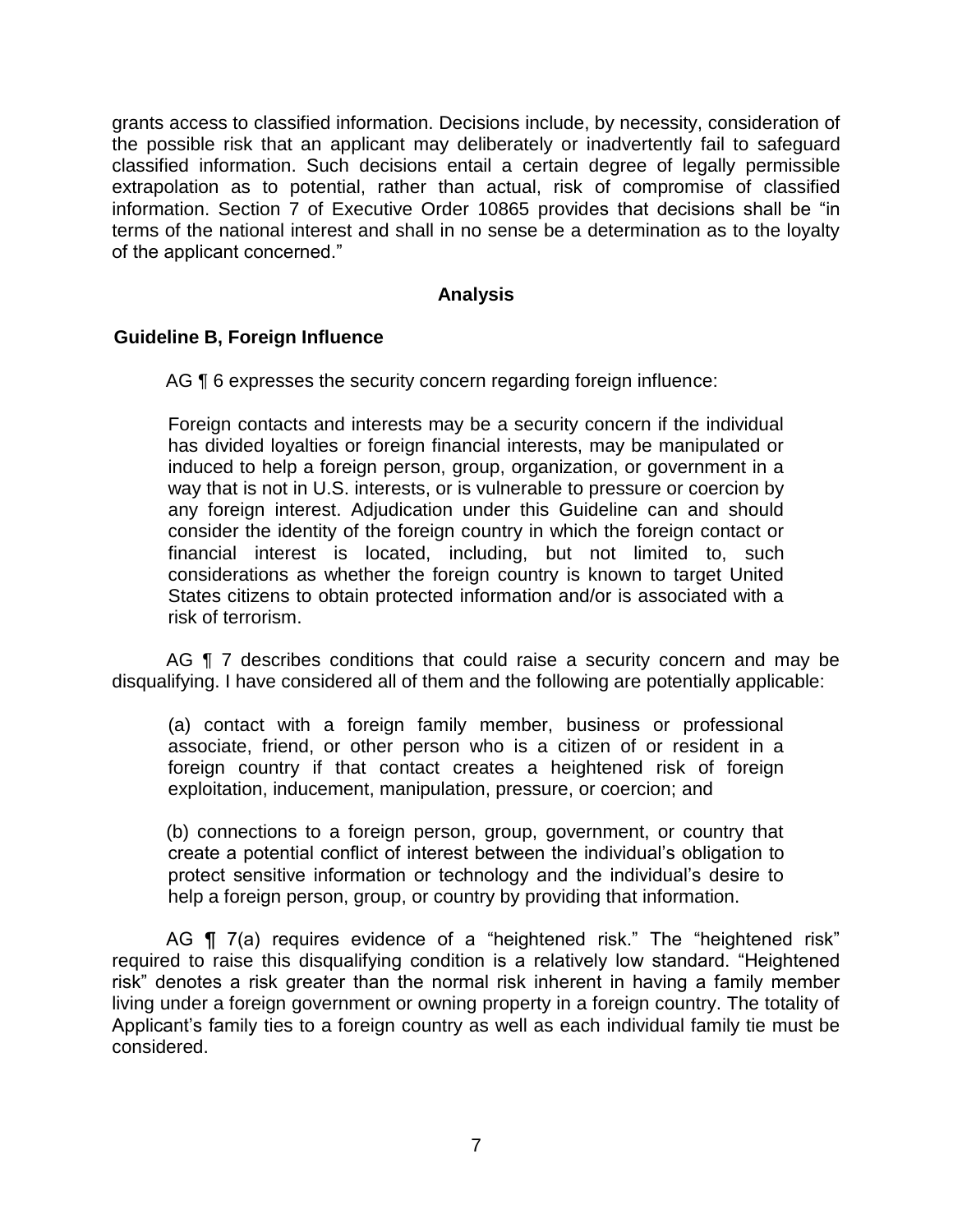As detailed in the administrative notice documents, the PRC is actively and persistently engaged in espionage efforts against U.S. strategic, military, diplomatic, and economic interests. The PRC uses its intelligence services, as well as private companies and entities, to exploit Chinese citizens or persons with family ties to China to gain information and trade secrets, and the PRC has significant human rights problems. A heightened risk of foreign exploitation, inducement, manipulation, pressure, or coercion is established. The same analysis applies for Hong Kong and Taiwan, since they are considered part of the PRC even though Applicant's connections are limited to a few friends there. The PRC is also considered a hostile country for purposes of Guideline B analysis. An applicant who has relatives in a hostile country has a very heavy burden of persuasion as to mitigation. ISCR Case No. 17-04208 at 5 (App. Bd., Aug. 7, 2019)

 Applicant's parents are citizens and residents of the PRC, as are her sister, brother-in-law and nephew. She has visited her family in China annually from 2011 to 2018. Applicant also has friends in PRC, Hong Kong, and Taiwan with whom she maintains contact. These family members and other connections create a heightened risk of foreign exploitation, inducement, manipulation, pressure, and coercion. They also create a potential conflict of interest. AG ¶¶ 7(a) and 7(b) have been raised by the evidence.

 I have analyzed the facts and considered all of the mitigating conditions under AG **[8** 8 and conclude the following are potentially applicable:

(a) the nature of the relationship with foreign persons, the country in which these persons are located, or the positions or activities of those persons in that country are such that it is unlikely the individual will be placed in a position of having to choose between the interests of a foreign individual, group, organization and interests of the U.S.;

(b) there is no conflict of interest, either because the individual's sense of loyalty or obligation to the foreign person, group, government, or country is so minimal, or the individual has such deep and longstanding relationships and loyalties in the U.S., that the individual can be expected to resolve any conflict of interests in favor of the U.S. interests; and

(c) contact or communication with foreign citizens is so casual and infrequent that there is little likelihood that it could create a risk for foreign influence or exploitation.

AG ¶ 8(c) applies to Applicant's friends in Hong Kong and Taiwan (SOR ¶¶ 1.g, 1.h, and 1.i). She has no record of visiting Hong Kong or Taiwan, and her contact with friends who now live there is casual and fairly infrequent. Similarly, AG ¶ 8(c) also applies to Applicant's friends in China (SOR ¶ 1.f), even though she may see some of them on visits there to see her family.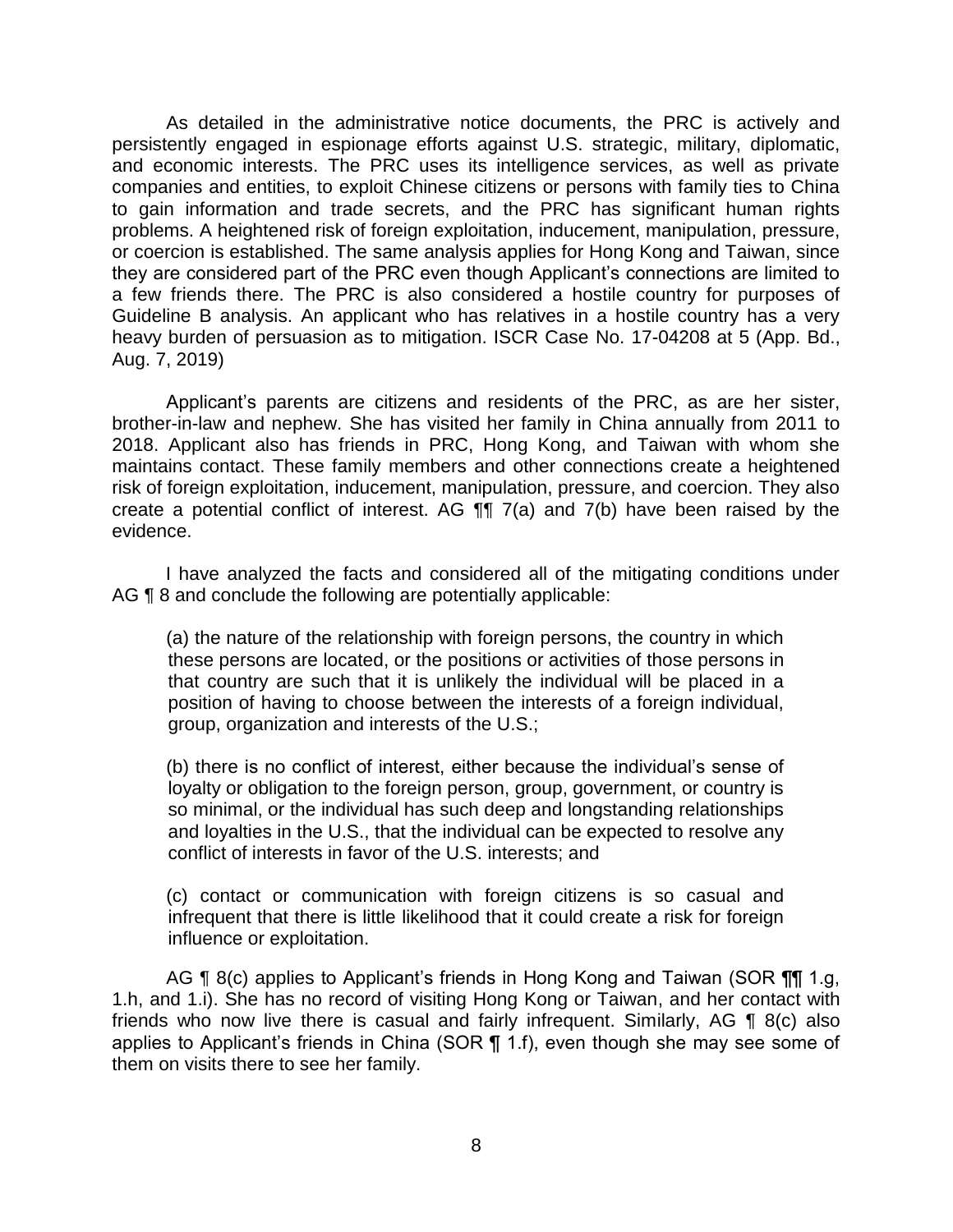and nephew in China, including regular visits there as recently as 2018. Applicant's contact with her family in China is not infrequent or casual. AG ¶ 8(c) does not apply to Applicant has regular, frequent contact with her parents, sister, brother-in-law, them.

 The foreign influence concerns are increased because China aggressively and actively engages in foreign economic collection and industrial espionage against the United States. There is insufficient evidence to conclude that the Applicant's familial connections in China would make it unlikely that she would be placed in a position of having to choose between his family interests and the interests of the United States.

 Applicant was raised and educated in China but she continued her advanced education in the U.S., has remained here for many years, became a U.S. citizen, and she has married and is raising a family here. She understandably has close ties to her family in China, has visited them regularly, and maintains close contact. There is insufficient evidence to conclude there is no conflict of interest, either because Applicant's sense of loyalty or obligation to the foreign person, group, government, or country is so minimal, or because Applicant has such deep and longstanding relationships and loyalties in the U.S., that she can be expected to resolve any conflict of interests in favor of the U.S. interests.

 The nature of a nation's government and its relationship with the United States is relevant in assessing the likelihood that an applicant's family members are vulnerable to government coercion. The risk of coercion, persuasion, or duress is significantly greater if a family member is associated with or dependent upon the foreign government or the country is known to conduct intelligence operations against the United States. Applicant therefore has a heavy burden to overcome the security concerns established by her understandably close connections to her family in China. Applicant did not provide sufficient information to find that mitigating conditions are applicable. AG ¶¶ 8(a) and 8(b) do not apply.

#### **Whole-Person Concept**

 Under the whole-person concept, the administrative judge must evaluate an applicant's eligibility for a security clearance by considering the totality of the applicant's conduct and all the circumstances. The administrative judge should consider the nine adjudicative process factors listed at AG ¶ 2(a):

(1) the nature, extent, and seriousness of the conduct; (2) the circumstances surrounding the conduct, to include knowledgeable participation; (3) the frequency and recency of the conduct; (4) the individual's age and maturity at the time of the conduct; (5) the extent to which participation is voluntary; (6) the presence or absence of rehabilitation and other permanent behavioral changes; (7) the motivation for the conduct; (8) the potential for pressure, coercion, exploitation, or duress; and (9) the likelihood of continuation or recurrence.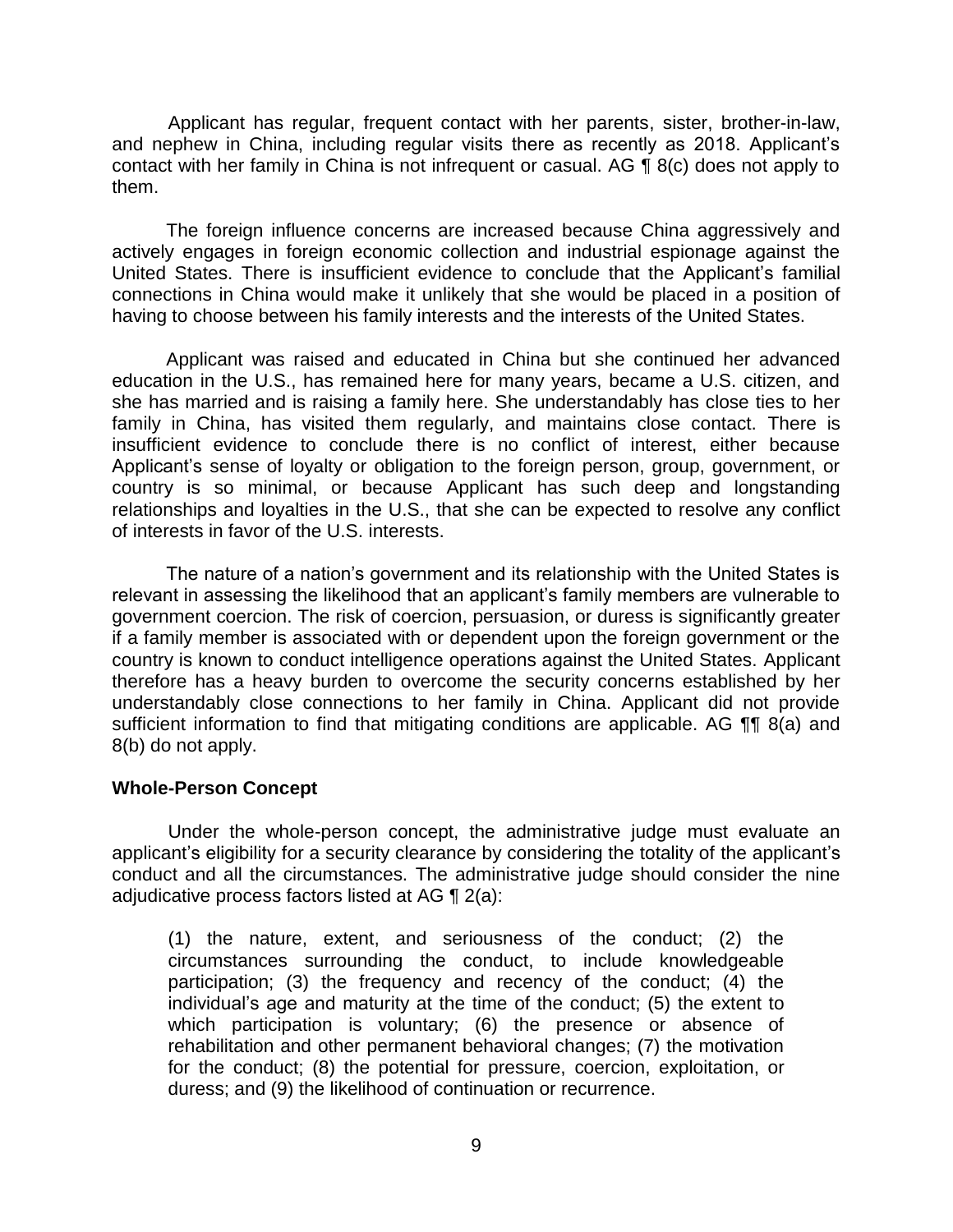Under AG ¶ 2(c), the ultimate determination of whether to grant eligibility for a security clearance must be an overall commonsense judgment based upon careful consideration of the guidelines and the whole-person concept.

 I considered the potentially disqualifying and mitigating conditions in light of all the facts and circumstances surrounding this case. I have incorporated my comments under Guideline B in my whole-person analysis. Some of the factors in AG ¶ 2(a) were addressed under those guidelines, but some warrant additional comment.

 As noted, Applicant offered no evidence in mitigation, as she merely admitted each SOR allegation without further comment. She also did not answer the FORM, and therefore did not submit any updated evidence about her family connections to China, or any other evidence which might have been considered under the whole-person concept. Since she elected a decision on the written record, in lieu of a hearing, I did not have the opportunity to question her about her family circumstances to learn more information. I also had no opportunity to observe Applicant's demeanor, and thus, to assess her credibility.

Applicant came to the United States to further her education. She earned a master's degree and a doctorate. She has chosen to live and work here, and to marry and to raise a family here. She understandably has close, ongoing ties with her family in China. However, I cannot ignore the strong evidence of an ongoing, hostile relationship between the United States and the PRC, and the Chinese government's persistent and ongoing intelligence efforts against the United States and its interests. There is a strong heightened risk shown by the Chinese government's relationship with the United States and with the Chinese people through their poor human rights record. Given Applicant's family connections to the PRC, I conclude that she did not present sufficient evidence to meet her very heavy burden of persuasion as to mitigation. This is not a commentary on her loyalty to the United States. It is merely a conclusion that she did not provide sufficient evidence to mitigate foreign influence security concerns under Guideline B. Overall, the record evidence leaves me with questions and doubts as to Applicant's eligibility for access to classified information. For all these reasons, I conclude Applicant failed to mitigate the security concerns arising under Guideline B, foreign influence.

# **Formal Findings**

 Formal findings for or against Applicant on the allegations set forth in the SOR, as required by section E3.1.25 of Enclosure 3 of the Directive, are:

| Paragraph 1, Guideline B: | <b>AGAINST APPLICANT</b> |
|---------------------------|--------------------------|
| Subparagraphs 1.a-1.e:    | <b>Against Applicant</b> |
| Subparagraphs 1.f-1.i:    | For Applicant            |